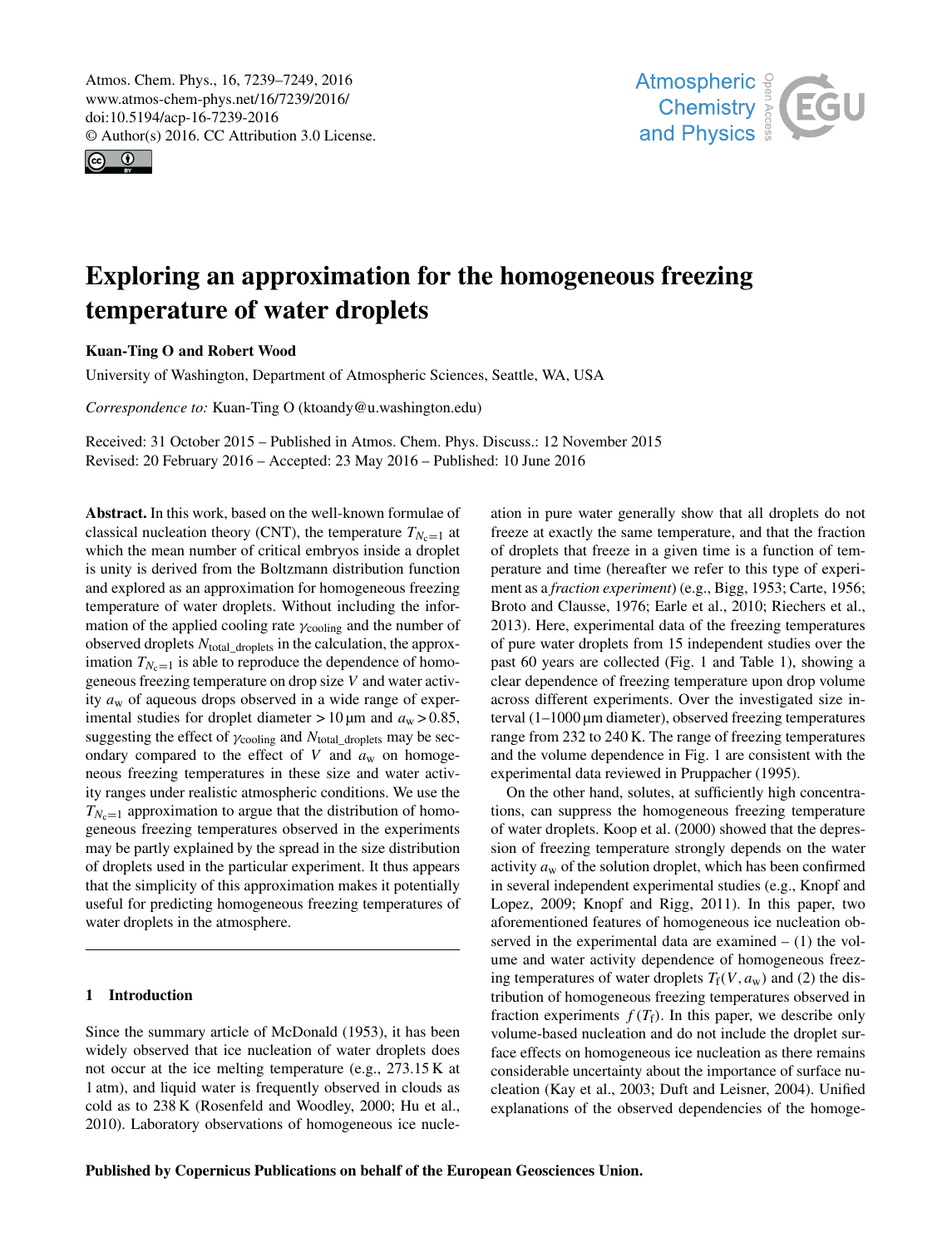| References                | Diameter            | $T_{\rm f}$         | Diameter        | Range of freezing  | Cooling                                   | Uncertainty |
|---------------------------|---------------------|---------------------|-----------------|--------------------|-------------------------------------------|-------------|
|                           | $(\mu m)$           | (K)                 | range $(\mu m)$ | temperatures $(K)$ | rate                                      | (K)         |
| Pound et al. (1953)       | $30^{+}$            | $233.15^a$          | $10 - 50$       | 231.15-235.15      | n/a                                       | n/a         |
| Mossop (1955)             | $530^{+}$           | $238.65^a$          | 220-840         | 238.65-242.15      | $0.5$ K min <sup>-1</sup>                 | 0.2         |
| Carte (1956)              | $15^{+}$            | 236.25 <sup>a</sup> | $10 - 20$       | 235.15-237.15      | $1$ K min <sup>-1</sup>                   | 0.2         |
|                           | 231.3 <sup>n</sup>  | 238.45 <sup>b</sup> | n/a             | n/a                | $0.5 K min^{-1}$                          | 0.2         |
|                           | 279.4 <sup>n</sup>  | $238.55^{b}$        | n/a             | n/a                | $0.5 K min^{-1}$                          | 0.2         |
|                           | 292.9 <sup>n</sup>  | $238.35^{b}$        | n/a             | n/a                | $0.5 K min^{-1}$                          | 0.2         |
|                           | 321.9 <sup>n</sup>  | $238.45^{b}$        | n/a             | n/a                | $0.5 K min^{-1}$                          | 0.2         |
|                           | 362.2 <sup>n</sup>  | $238.55^{b}$        | n/a             | n/a                | $0.5$ K $\rm{min}^{-1}$                   | 0.2         |
|                           | 427.3 <sup>n</sup>  | $238.65^{b}$        | n/a             | n/a                | $0.5$ K min <sup>-1</sup>                 | 0.2         |
|                           | 469.7 <sup>n</sup>  | 238.55 <sup>b</sup> | n/a             | n/a                | $0.5$ K min <sup>-1</sup>                 | 0.2         |
|                           | 498.2 <sup>n</sup>  | $238.95^{b}$        | n/a             | n/a                | $0.5 K min^{-1}$                          | 0.2         |
|                           | 567.3 <sup>n</sup>  | $238.95^{b}$        | n/a             | n/a                | $0.5 K min^{-1}$                          | 0.2         |
|                           | 623.6 <sup>n</sup>  | 238.85 <sup>b</sup> | n/a             | n/a                | $0.5 K min^{-1}$                          | 0.2         |
|                           | 718.5 <sup>n</sup>  | 238.85 <sup>b</sup> | n/a             | n/a                | $0.5 K min^{-1}$                          | 0.2         |
|                           | 818.1 <sup>n</sup>  | 238.95 <sup>b</sup> | n/a             | n/a                | $0.5 K min^{-1}$                          | 0.2         |
|                           | 965.2 <sup>n</sup>  | $239.15^{b}$        | n/a             | n/a                | $0.5 K min^{-1}$                          | 0.2         |
|                           | 1179.8 <sup>n</sup> | $239.45^{b}$        | n/a             | n/a                | $0.5$ K min <sup>-1</sup>                 | $0.2\,$     |
|                           | 1408.4 <sup>n</sup> | $239.65^{b}$        | n/a             | n/a                | $0.5 K min^{-1}$                          | 0.2         |
| Langham and Mason (1958)  | 66.1 <sup>n</sup>   | 237.35 <sup>a</sup> | n/a             | n/a                | $0.33$ K min <sup>-1</sup>                | n/a         |
|                           | 92.3 <sup>n</sup>   | 237.65 <sup>a</sup> | n/a             | n/a                | $0.33$ K min <sup>-1</sup>                | n/a         |
|                           | 115.3 <sup>n</sup>  | 238.15 <sup>a</sup> | n/a             | n/a                | $0.33$ K min <sup>-1</sup>                | n/a         |
|                           | 144 <sup>n</sup>    | 238.25 <sup>a</sup> | n/a             | n/a                | $0.33$ K min <sup>-1</sup>                | n/a         |
|                           | 171.8 <sup>n</sup>  | $238.15^a$          | n/a             | n/a                | $0.33$ K min <sup>-1</sup>                | n/a         |
|                           | 270.5 <sup>n</sup>  | 238.55 <sup>a</sup> | n/a             | n/a                | $0.33$ K min <sup>-1</sup>                | n/a         |
| Hoffer (1961)             | $110^{+}$           | $236.55^a$          | $100 - 120$     | 235.65-238.15      | $1$ K min <sup>-1</sup>                   | 0.5         |
|                           | $130^{+}$           | $237.25^a$          | $125 - 145$     | 235.65-238.15      | $1$ K min <sup>-1</sup>                   | 0.5         |
| Kuhns and Mason (1968)    | 1 <sup>n</sup>      | 233.05 <sup>a</sup> | n/a             | n/a                | $6\,\rm K\,min^{-1}$                      | 0.1         |
|                           | $5^n$               | 234.65 <sup>a</sup> | n/a             | n/a                | $6$ K min <sup>-1</sup>                   | 0.1         |
|                           | $8^{\rm n}$         | $235.15^a$          | n/a             | n/a                | $6$ K min <sup>-1</sup>                   | 0.1         |
|                           | $10^n$              | $235.45^{\rm a}$    | n/a             | n/a                | $6$ K min <sup>-1</sup>                   | 0.1         |
|                           | 20 <sup>n</sup>     | $236.15^a$          | n/a             | n/a                | $6$ K min <sup>-1</sup>                   | 0.1         |
|                           | 30 <sup>n</sup>     | 236.75 <sup>a</sup> | n/a             | n/a                | $6$ K min <sup>-1</sup>                   | 0.1         |
|                           | 40 <sup>n</sup>     | 237.05 <sup>a</sup> | n/a             | n/a                | $6$ K min <sup>-1</sup>                   | 0.1         |
|                           | 50 <sup>n</sup>     | $237.25^a$          | n/a             | n/a                | $6$ K min <sup>-1</sup>                   | 0.1         |
|                           | 60 <sup>n</sup>     | $237.35^a$          | n/a             | n/a                | $6$ K min <sup>-1</sup>                   | 0.1         |
|                           | 70 <sup>n</sup>     | $237.45^{\rm a}$    | n/a             | n/a                | $6$ K min <sup>-1</sup>                   | 0.1         |
|                           | 80 <sup>n</sup>     | $237.55^{\rm a}$    | n/a             | n/a                | $6$ K min <sup>-1</sup>                   | 0.1         |
|                           | 90 <sup>n</sup>     | $237.65^{\rm a}$    | n/a             | n/a                | $6$ K min <sup>-1</sup>                   | 0.1         |
|                           | 100 <sup>n</sup>    | $237.65^{\rm a}$    | n/a             | n/a                | $6$ K min <sup>-1</sup>                   | 0.1         |
|                           | 120 <sup>n</sup>    | $237.65^{\rm a}$    | n/a             | n/a                | $6$ K min <sup>-1</sup>                   | 0.1         |
| Broto and Clausse (1976)  | $3^n$               | 234.35 <sup>a</sup> | n/a             | n/a                | $1.25$ K min <sup>-1</sup>                | 0.5         |
| Cziczo and Abbatt (1999)  | $0.35^n$            | $234.15^{d}$        | n/a             | n/a                | n/a                                       | n/a         |
| Bertram et al. (2000)     | $8.3^{+}$           | 235 <sup>a</sup>    | $5.6 - 11.0$    | n/a                | $10$ K min <sup>-1</sup>                  | 1.5         |
| Prenni et al. (2001)      | $0.6^{+}$           | 234.95 <sup>d</sup> | n/a             | n/a                | $1$ K increment <sup>-1</sup>             | 0.2         |
| Larson and Swanson (2006) | $40^{+}$            | 237.15 <sup>a</sup> | $30 - 50$       | n/a                | n/a                                       | n/a         |
| Stan et al. (2009)        | 80 <sup>n</sup>     | $236.25^{\rm a}$    | n/a             | 235.35-237.15      | 2 to $100 \,\mathrm{K} \,\mathrm{s}^{-1}$ | 0.21        |

Table 1. Information regarding the details of the homogeneous ice nucleation experiments used in the comparison, including the size, the freezing temperature, and the cooling rate and uncertainty of the experiments.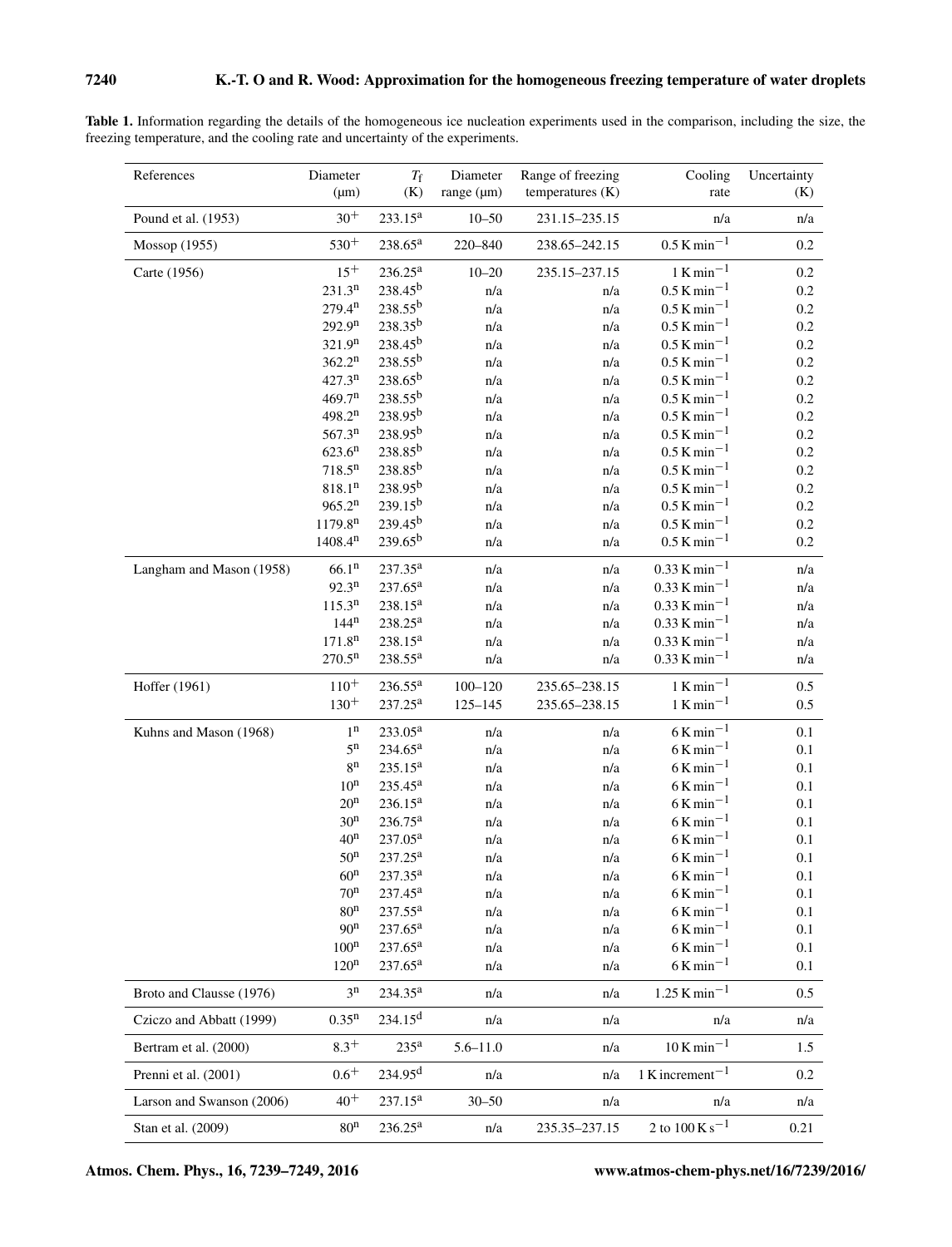Table 1. Continued.

| References             | Diameter<br>$(\mu m)$ | $T_{\rm f}$<br>(K)  | Diameter<br>range $(\mu m)$ | Range of freezing<br>temperatures $(K)$ | Cooling<br>rate           | Uncertainty<br>(K) |
|------------------------|-----------------------|---------------------|-----------------------------|-----------------------------------------|---------------------------|--------------------|
| Earle et al. $(2010)$  | $2^{+}$               | $236.35^{\rm a}$    | $0.8 - 4$                   | 236-236.75                              | n/a                       | n/a                |
|                        | $3.4^{+}$             | $236.35^{\rm a}$    | $1.2 - 10$                  | 236-236.75                              | n/a                       | n/a                |
|                        | $5.8^{+}$             | $236.15^a$          | $2 - 14$                    | 235.5-236.75                            | n/a                       | n/a                |
| Murray et al. $(2010)$ | $25^{+}$              | $236.25^{\rm a}$    | $10 - 40$                   | 235.9–236.7                             | $2.5$ K min <sup>-1</sup> | 0.6                |
|                        | $25^{+}$              | $236.05^a$          | $10 - 40$                   | 234.75-237.75                           | $5$ K min <sup>-1</sup>   | 0.6                |
|                        | $25^{+}$              | $235.75^{\rm a}$    | $10 - 40$                   | 236.45-237.75                           | $7.5$ K min <sup>-1</sup> | 0.6                |
|                        | $25^{+}$              | 235.51 <sup>a</sup> | $10 - 40$                   | 234.45-237.75                           | $10 K min^{-1}$           | 0.6                |
| Riechers et al. (2013) | 53 <sup>m</sup>       | $236.65^{\circ}$    | $35 - 71$                   | 236.55-237.44                           | $1$ K min <sup>-1</sup>   | 0.3                |
|                        | 63 <sup>m</sup>       | $236.65^{\circ}$    | $33 - 93$                   | 236.49-237.5                            | $1$ K min <sup>-1</sup>   | 0.3                |
|                        | 82 <sup>m</sup>       | $236.85^{\circ}$    | 58-106                      | 236.67-237.63                           | $1$ K min <sup>-1</sup>   | 0.3                |
|                        | 85 <sup>m</sup>       | $237.15^{\circ}$    | $67 - 103$                  | 236.93-237.77                           | $1$ K min <sup>-1</sup>   | 0.3                |
|                        | 96 <sup>m</sup>       | $237.35^{\circ}$    | $63 - 129$                  | 236.89-237.91                           | $1$ K min <sup>-1</sup>   | 0.3                |

Homogeneous freezing temperature  $T_f$ : <sup>a</sup> Freezing temperature when half of the water droplets are frozen  $T_{50\%}$ ; <sup>b</sup> freezing temperature when 95 % of the water droplets are frozen  $T_{95\%}$ ; <sup>c</sup> freezing temperature when most of the droplets are frozen (peak signal)  $T_{\text{Mode}}$ ; and <sup>d</sup> not defined or provided by the experiments. Diameter of water droplets used in the experiments:  $+$  median size; m mean size; and n not provided by the experiments.



**Figure 1.** Freezing temperatures of pure water droplets: comparison between the approximations  $T_{N_c=1}(V, a_w = 1)$  and the collected experimental data. Experimental data: the uncertainties and ranges of the drop size and the freezing temperatures are presented by the dotted lines if information is provided by the studies (details in Table 1). The approximations  $T_{N_c=1}(V, a_w = 1)$ : blue line  $-\sigma_{i/w,e}$  from the TIP4P model; green line  $-\sigma_{i/w,e}$  from the TIP4P/2005 model; and red line  $-\sigma_{i/w,e}$  from the TIP4P-Ew model. See Sect. 2 for the definition and calculation of  $T_{N_c=1}$ .

neous freezing temperature on droplet size and water activity have been proposed by several studies based on different theoretical frameworks such as ice nucleation rate J and density fluctuation (e.g., Pruppacher, 1995; Baker and Baker, 2004; Khvorostyanov and Curry, 2009; Barahona, 2014). In our study, based on a cornerstone of classical nucleation theory (CNT), namely that a critical embryo existing in a droplet triggers ice crystal formation, we explore a simple approximation for the homogeneous freezing temperature and seek a simpler parameterization to describe homogeneous ice nucleation process in the atmosphere. Section 2 describes the approximation, Sect. 3 gives the comparisons between the theoretical estimates and the experimental data, Sect. 4 is the discussion, and Sect. 5 is the summary.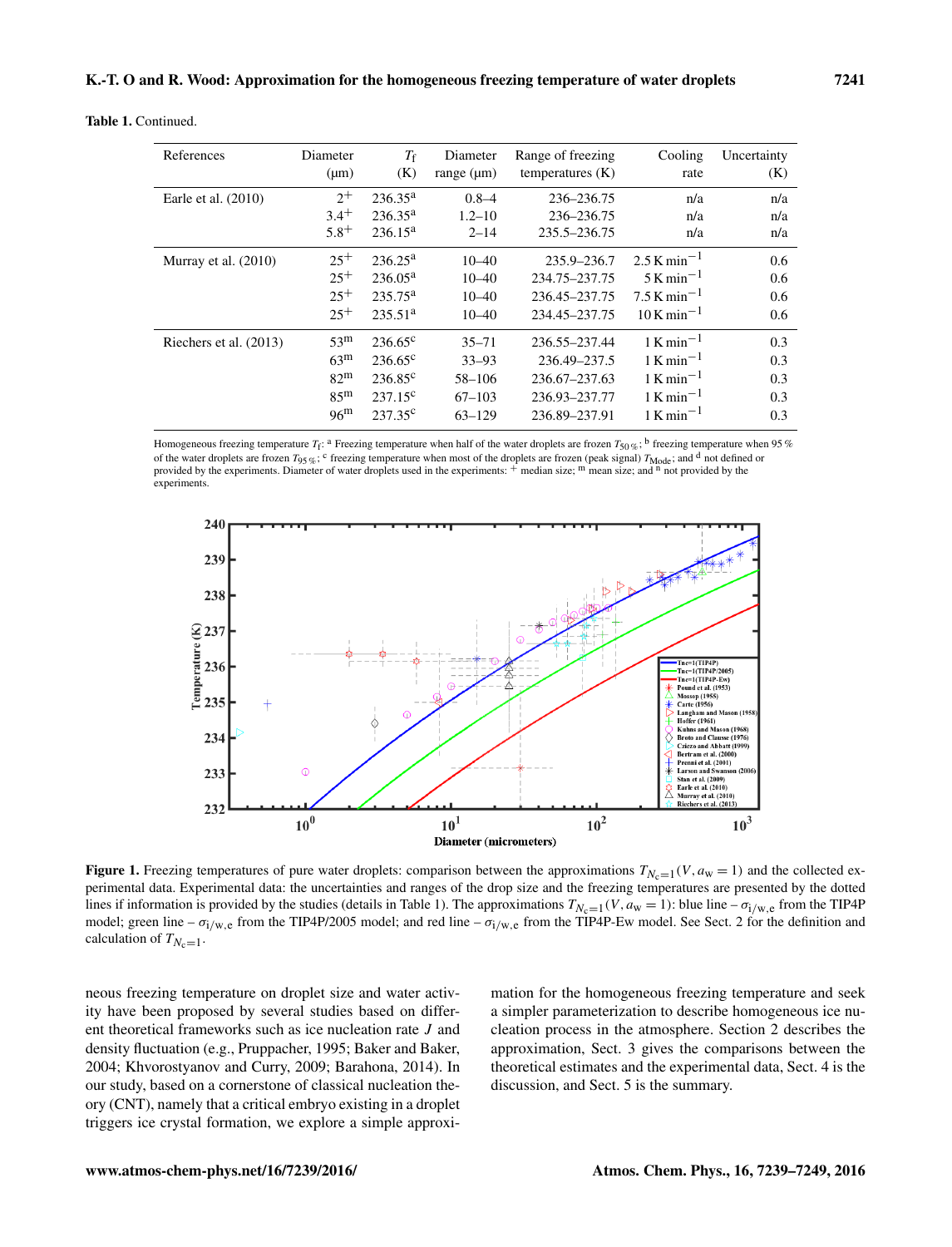#### 2 Background

## 2.1 The approximation  $T_{N_c=1}(V, a_w)$

According to CNT, the formation of a critical embryo inside a droplet can trigger the freezing process in the droplet. The critical embryo, defined as the  $i$ -mers having the highest formation energy, is formed by the critical fluctuation in orientation of hydrogen bonds (e.g., density fluctuation) (Baker and Baker, 2004), which is large enough to provide the formation energy of the critical embryo  $\Delta F_c(T, a_w)$  and remove metastability of supercooled water. The probability of occurrence of the critical fluctuation is  $\exp\left(\frac{-\Delta F_c(T, a_w)}{k \cdot r}\right)$  $\frac{F_c(T,a_w)}{k_BT}$  (Landau and Lifshitz, 1969, p. 472–473; Pruppacher and Klett, 1997), and thus the *mean number* of the critical embryos inside a water droplet in thermal equilibrium can be predicted by a Boltzmann distribution (Landau and Liftshitz, 1969, p. 107; Vali, 1999),

$$
N_{\rm c\_mean}(V, a_{\rm w}, T) = V \rho \exp\left(\frac{-\Delta F_{\rm c}(T, a_{\rm w})}{k_{\rm B}T}\right),\tag{1}
$$

where V is the volume of the droplet,  $\rho$  is the number density of water molecules,  $k_B$  is Boltzmann's constant, T is the temperature of the droplet, and  $\Delta F_c(T, a_w)$  is the formation energy of the critical embryo in the droplet with water activity  $a_w$  at T, which will be discussed in detail in Sect. 2.2. The Boltzmann distribution form of the critical embryo is derived from the partitioning function of the grand canonical ensemble, and it should be noted that the derived particle number of the Boltzmann distribution function is not a "constant" but a "mean" number (detailed derivation and explanations can be found in Landau and Liftshitz, 1969, p. 107, and Sadovskii, 2012, Chapter 3.1).

The total freezing time  $\tau_{\text{freezing}}$  of a water droplet can be split conceptually into three stages – (1)  $\tau_{meta\_remove}$  ( $\sim \frac{1}{J}$ ), the time needed for the occurrence of the critical fluctuation; (2)  $\tau_{formation}$ , the time needed to form a critical embryo; and (3)  $\tau_{\text{growing}}$ , the growing time for the critical embryo expanding to the whole droplet body. These depend on  $V$ ,  $a_w$  and  $T$  of the droplet (Pruppacher and Klett, 1997; Bauerecker et al., 2008). To observe freezing of droplets with volume V and water activity  $a_w$  occurring at temperature T, the residence time of freezing experiments  $\tau_{residence}$  at T has to be longer than  $\tau_{\text{freezing}}(V, a_{w}, T)$ , resulting in a dependence of the homogeneous freezing temperature on the cooling rate  $\gamma_{\text{cooling}}$  of droplets in principle. According to the theoretical estimates (see Pruppacher and Klett, 1997, p. 678), the timescale of  $\tau_{formation} + \tau_{growing}$  for the size of the droplets investigated here is short compared with the typical residence times in the laboratory studies. Thus, the dominant factor determining the homogeneous freezing temperatures is  $\tau_{\text{meta\_remove}}$ . Because  $\tau_{\text{meta\_remove}}$  is the time needed for the occurrence of the critical fluctuation among water molecules,  $\tau_{\text{meta\_remove}}$  is shorter in a larger droplet with more molecules  $V\rho$  or at lower temperature when the fluctuation probability  $exp(\frac{-\Delta F_c(T, a_w)}{k_B T})$  $\frac{F_c(T, a_w)}{k_B T}$ ) is higher;  $\tau_{\text{meta\_remove}}^{-1} \propto \frac{1}{k_B T}$  $N_{\rm c\_mean}(V, a_{\rm w}, T)$ . Embryo creation and growth is a stochastic process and  $N_{c_{\text{mean}}}(V, a_{w}, T)$  simply expresses the mean state, so there is always a spread of  $\tau_{meta\_remove}$  among droplets even in an idealized case that all the droplets used in the experiment have exactly the same V and  $a_w$ and are at exactly the same temperature  $T$ . The spread of  $\tau_{meta}$  remove can be wider when there are more observed droplets  $N_{total\ droplets}$ , which in principle can explain the fraction experiments that some droplets with shorter  $\tau_{\text{meta\_remove}}$ can always be frozen at higher temperature, or in shorter time for droplets at the same temperature even when the droplets have a monodisperse size distribution and exactly the same  $a<sub>w</sub>$ . Hereafter we refer to the distribution of homogeneous freezing temperatures owing to  $N_{total\_droplets}$  when all the droplets have exactly same V and a<sup>w</sup> as a *stochastic feature*. Based on the abovementioned principles, the homogenous freezing temperature of water droplets and  $\tau_{\text{meta}}$  remove can each be written as a function of V,  $a_w$ ,  $\gamma_{\text{cooling}}$  and  $N_{\text{total\_droplets}}$ , namely  $T_f(V, a_w, \gamma_{\text{cooling}}, N_{\text{total\_droplets}})$  and  $\tau_{\text{meta\_remove}}(V, a_{\text{w}}, \gamma_{\text{cooling}}, N_{\text{total\_droplets}}).$ 

Koop et al. (1998) reported that observed homogeneous freezing temperatures do not significantly depend on  $\gamma_{\text{cooling}}$ of the droplets for  $\gamma_{\text{cooling}}$  smaller than 20 K min<sup>-1</sup> (corresponding to vertical velocities  $33.3 \text{ m s}^{-1}$  in clear air). The results of Koop et al. (1998) actually indicate that the slope of  $\frac{\partial \tau_{\text{meta-remove}}}{\partial T}$  is very steep at the temperature when the scale of  $\tau_{\text{meta\_remove}}$  is close to  $\tau_{\text{residence}}$  in most practical experiments and realistic atmospheric conditions, resulting in the small dependence of  $T_f$  on  $\gamma_{\text{cooling}}$  as suggested by Brewer and Palmer (1951). Based on that, in most of the practical freezing experiments and realistic atmospheric conditions  $(\gamma_{\text{cooling}} < 20 \text{ K min}^{-1})$ , the observed homogeneous freezing temperatures can be considered as a threshold temperature when  $\frac{\partial \tau_{\text{meta\_remove}}}{\partial T} \to \infty$ . In this study, we intend to find this threshold temperature directly from the information given by  $N_{\rm cmean}(V, a_{\rm w}, T)$ . The number of critical embryos derived from the Boltzmann distribution is a mean value and does not provide any information regarding freezing time, so it cannot be used to study the dependence of the homogeneous freezing temperature on cooling rate (i.e., time dependence) and number of droplets used in the experiments (i.e., stochastic feature). Nevertheless, since the formation of one critical embryo is required to trigger the ice nucleation process in a droplet,  $T_{N_c=1}$  may be a good approximation for the threshold temperature, the temperature at which the mean number of the critical embryos inside a droplet is unity, which can be given by

$$
N_{\rm c\_mean} = 1 = V \rho \exp\left(\frac{-\Delta F_{\rm c}(T_{N_{\rm c}=1}, a_{\rm w})}{k_{\rm B} T_{N_{\rm c}=1}}\right).
$$
 (2)

According to the formula of  $\Delta F_c(T, a_w)$ ,  $T_{N_c=1}$  is determined by V and  $a_w$  of the droplet, namely  $T_{N_c=1}(V, a_w)$ .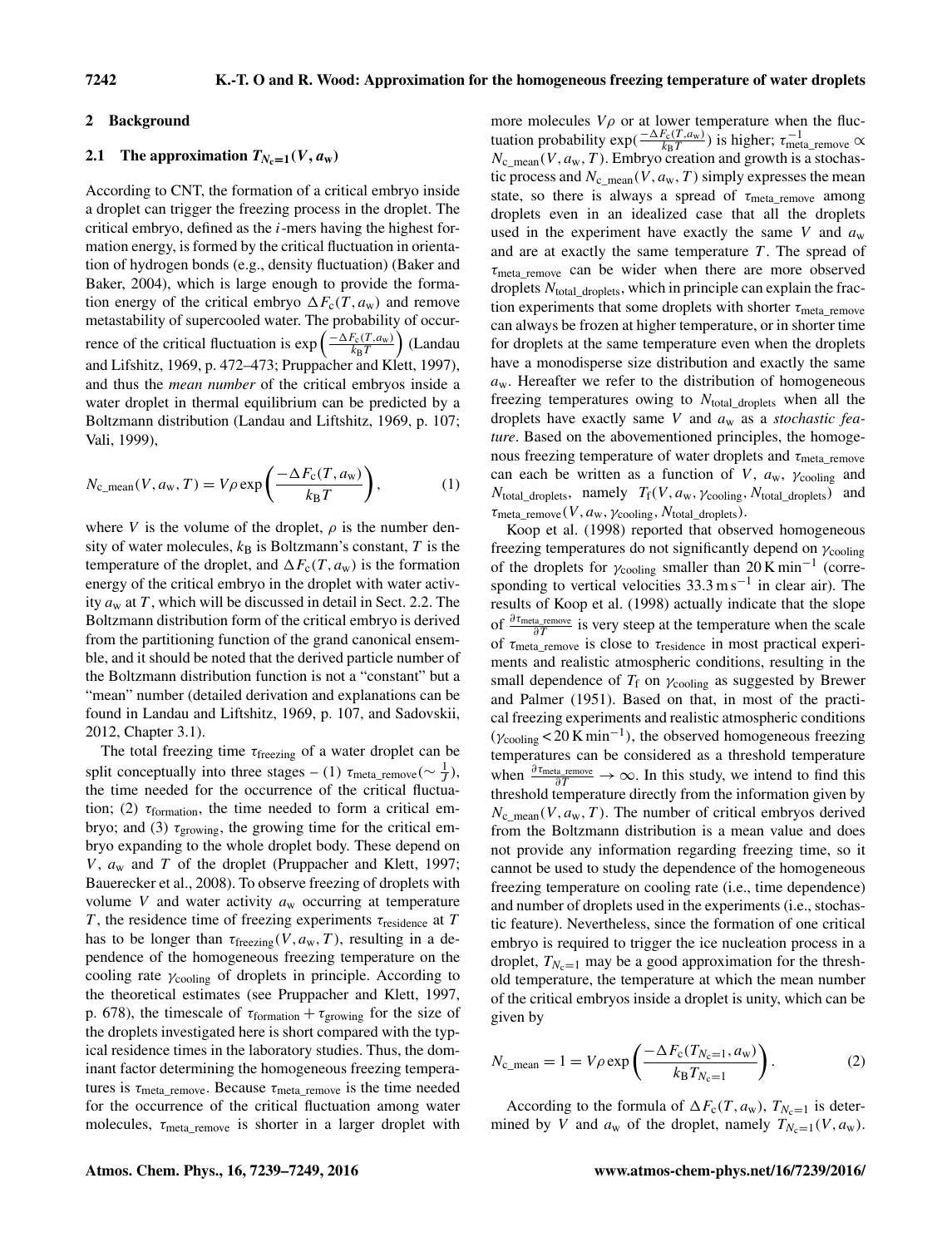

Figure 2. Mean number of critical embryos  $N_c$  mean (by Eq. 1) in a pure water droplet ( $a_w = 1$ ) with different size (diameter) as a function of temperature. Solid circle: the approximations  $T_{N_c=1}(V, a_w)$  derived by Eq. (2) (using  $\sigma_{i/w,e}$  from the TIP4P model).

Figure 2 shows the mean number of critical embryos inside a pure water droplet  $(a_w = 1)$  at different temperatures using Eq. (1) (see next section for details of  $\Delta F_c(T, a_w)$  used in the calculation). It indicates that smaller droplets require lower temperatures to reach the state that  $N_{c\_mean} = 1$ , showing the volume dependence of  $T_{N_c=1}(V, a_w)$ . Figure 3 shows the mean number of critical embryos inside a solution droplet with different values of water activity. The result indicates that more concentrated solution droplets (lower  $a_w$ ) need lower temperature to reach the state that  $N_c$  <sub>mean</sub> = 1. This represents the solution effect on  $T_{N_c=1}(V, a_w)$ . The sensitivity of  $T_{N_c=1}(V, a_w)$  to the variation of diameter  $\delta d$  and water activity  $\delta a_w$  of droplets can be written as

$$
\delta T_{N_{\rm c}=1} = \frac{\partial T_{N_{\rm c}=1}}{\partial a_{\rm w}} \delta a_{\rm w} + \frac{\partial T_{N_{\rm c}=1}}{\partial \log_{10} d} \delta \log_{10} d,\tag{3}
$$

where  $d$  is the diameter of droplet ( $\mu$ m). As shown in Fig. 1, the dependence of  $T_{N_c=1}$  on log<sub>10</sub>d is nearly linear, so the decadal log is used here to simply derive the linear dependence. The values of  $\frac{\partial T_{N_c=1}}{\partial a_w}$  and  $\frac{\partial T_{N_c=1}}{\partial \log_{10} d}$  are about 216 and 2.5 K, respectively, over the investigated interval of water activity and drop size, which are derived numerically from Eq. (2).

## 2.2 Formation energy of the critical embryo  $\Delta F_{\rm c}(T, a_{\rm w})$

The formation energy of the critical embryo  $\Delta F_c(T, a_w)$  can be written as

$$
\Delta F_{\rm c} = \frac{1}{3} s \sigma_{\rm i/w}(T, a_{\rm w}) r_{\rm c}^2,\tag{4}
$$

$$
r_{\rm c} = \frac{2\sigma_{\rm i/w}(T, a_{\rm w})v_1^{\rm water}}{k_{\rm B}T\ln\left(\frac{e_{\rm sw}a_{\rm w}}{e_{\rm si}}\right) + k_{\rm B}T\ln(a_{\rm w})},\tag{5}
$$

where  $\sigma_{i/w}(T, a_w)$  is the interfacial energy between liquid water and solid ice, s is the shape factor of the embryo ( $\sim$  21 by assuming the shape is hexagonal prism),  $r_c$  is the radius of the critical embryo,  $v_1^{\text{water}}$  is the volume of single water molecule,  $e_{sw}$  and  $e_{si}$  are the saturation vapor pressures over water and ice, respectively (Murphy and Koop, 2005), and  $a_w$  is the water activity of the solution droplet (see detailed derivations of Eq. 4 in Defour and Defay, 1963, and Pruppacher and Klett, 1997). It should be noted that the term  $k_B T \ln(a_w)$  in  $r_c$  (Eq. 5) is the *entropy of unmixing*, which originates from the change in the Gibbs free energy of the bulk solution during freezing and has generally been neglected in the previous theoretical studies (Bourne and Davey, 1976; Black, 2007). Barahona (2014) pointed out that although this term is small for dilute solution, it should not be neglected when applying to high-concentration solution droplets (see Eq. 8 in Barahona, 2014).

The value of interfacial energy between liquid water and solid ice  $\sigma_{i/w}(T, a_w)$  is needed for our calculation of Eqs. (4) and (5). As most studies suggest that the temperature dependence of  $\sigma_{i/w}(T, a_w)$  should be linear (Ickes et al., 2015), and that increasing the concentration of the solution droplet increases the value of  $\sigma_{i/w}(T, a_w)$  (Jones and Chadwick, 1971; Alpert et al., 2011),  $\sigma_{i/w}(T, a_w)$  can be written as

$$
\sigma_{i/w}(T, a_w) = \sigma_{i/w, e} + \frac{\partial \sigma_{i/w}}{\partial T}(T - T_0) + \frac{\partial \sigma_{i/w}}{\partial a_w}(1 - a_w), \tag{6}
$$

where  $\sigma_{i/w,e}$  is the interfacial energy at the equilibrium temperature of pure ice water and  $T_0$  is the equilibrium temperature. The direct measurement of  $\sigma_{i/w}(T, a_w)$  is extremely difficult, so most of the estimations are based on combinations of CNT and laboratory measurements of  $T_f$  and observed freezing rate to retrieve the values of  $\sigma_{i/w}(T, a_w)$ (e.g., Zobrist et al., 2007; Murray et al., 2010). These studies have shown considerable diversity in the reported estima-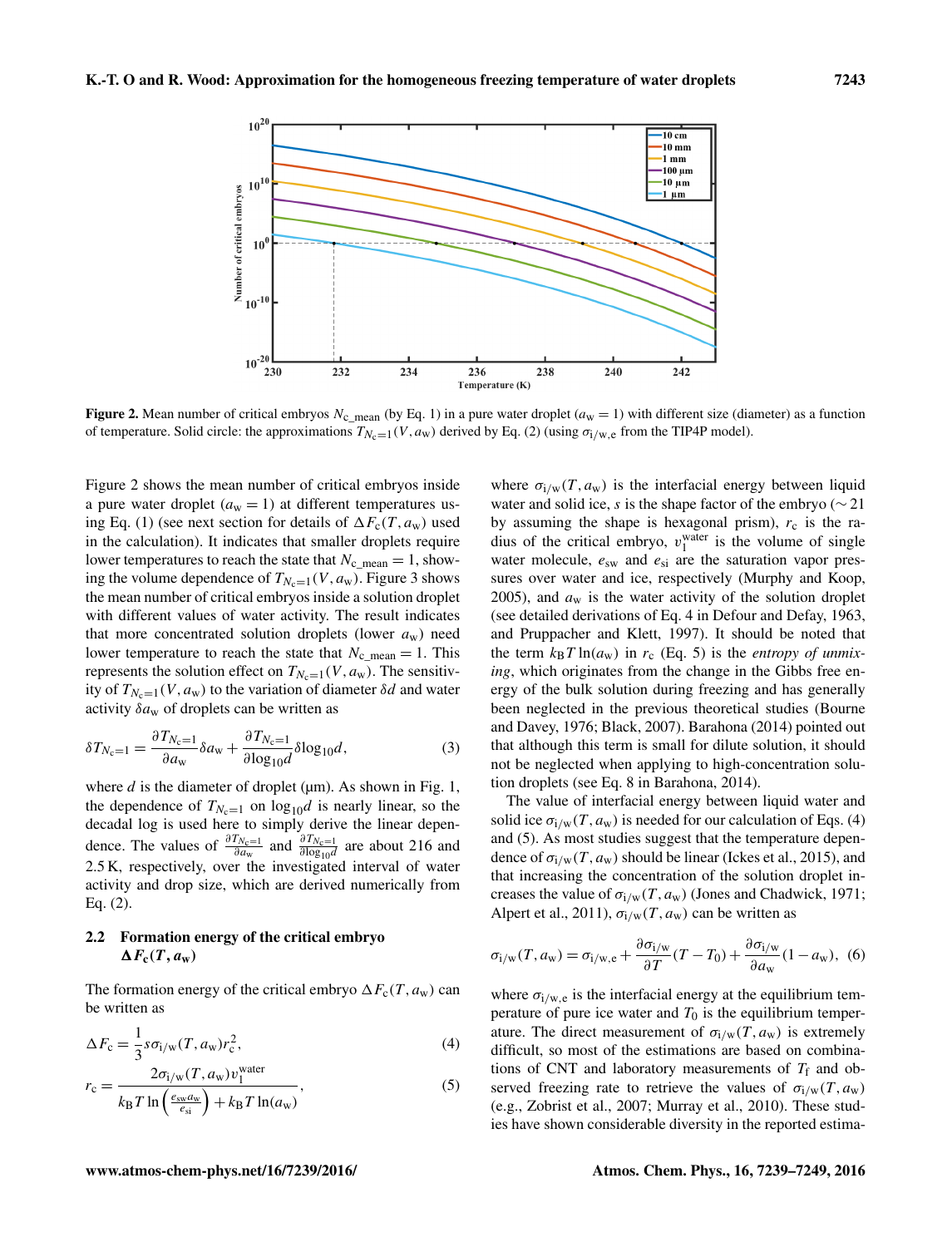

Figure 3. Mean number of critical embryos  $N_c$  mean (by Eq. 1) in a solution droplet (diameter = 10 µm) with different water activity as a function of temperature. Solid circle: the approximations  $T_{N_c=1}(V, a_w)$  derived by Eq. (2) (using  $\sigma_{i/w,e}$  from TIP4P model).

tions of  $\sigma_{i/w}(T, a_w)$  (Ickes et al., 2015). Instead, we use values of  $\sigma_{1/w,e}$  and  $\frac{\partial \sigma_{i/w}}{\partial T}$  derived from a state-of-the-art molecular dynamics model that explicitly simulates the molecular configurations under supercooling conditions. Benet et al. (2014) give values of  $\sigma_{i/w,e}$  from the TIP4P ( $\sigma_{i/w,e}$  =  $26.5 \times 10^{-3}$  J m<sup>-2</sup>), TIP4P/2005 ( $\sigma_{i/w,e} = 27 \times 10^{-3}$  J m<sup>-2</sup>), and TIP4P-Ew water models  $(\sigma_{i/w,e} = 27.5 \times 10^{-3} \,\text{J m}^{-2})$ , and these three values will all be used in our calculations. According to Ickes et al. (2015), the values of  $\sigma_{i/w,e}$  used here are close to the median of all the values derived from the previous studies. Regarding  $\frac{\partial \sigma_{i/w}}{\partial T}$ , Espinosa et al. (2014) provided an average value of  $0.25 \times 10^{-3}$  (J m<sup>-2</sup> K<sup>-1</sup>) from three different water molecular models (TIP4P/ICE, TIP4P and TIP4P/2005) down to a supercooling of about 30 K. Regarding  $\frac{\partial \sigma_{i/w}}{\partial a_w}$ , Barahona (2014) proposed a new thermodynamic framework approximating the the interfacial energy between ice and aqueous solution by assuming the interface between solid ice and liquid water is made of liquid molecules trapped by the solid matrix, which gives the relationship between  $\sigma_{i/w}$  and  $a_w$ . Based on this approximation, the solution effect on the interfacial energy can be written as

$$
\frac{\partial \sigma_{i/w}}{\partial a_w} = -\frac{\Gamma_w^2 s_{\text{area}} k_B T \frac{1}{a_w}}{\left(36\pi (v_1^{\text{water}})^2\right)^{\frac{1}{3}}},\tag{7}
$$

where  $\Gamma_w$  is the surface excess of water ( $\sim$  1.46) (Spaepen, 1975) and  $s_{\text{area}}$  is the surface area parameter ( $\sim 1.105 \text{ mol}^{\frac{2}{3}}$ ) (see Barahona, 2014, for details). The values of  $\sigma_{i/w}(T, a_w)$ estimated from above studies are used to derive the numerical result  $T_{N_c=1}(V, a_w)$  presented here.

#### 3 Results – comparison between the approximation and the experimental data

#### 3.1 Volume and water activity dependence of  $T_f(V, a_w)$

To test our approximation, we aim to compare the observed  $T_f(V, a_w)$  and  $f(T_f)$  with  $T_{N_c=1}(V, a_w)$  derived using the constraint in Eq. (2). First,  $T_{N_c=1}(V, a_w = 1)$  of pure water droplet is derived. Figure 1 shows the comparison between the experimentally determined homogeneous freezing temperatures  $T_f(V, a_w = 1)$  (details of the experiments are provided in Table 1) and the approximations  $T_{N_c=1}(V, a_w =$ 1). For droplet diameters  $> 10 \mu m$ , the theoretical values of  $T_{N_c=1}(V, a_w = 1)$  derived by the value of  $\sigma_{i/w,e}$  from TIP4P water model agree very well with most of the experimental data  $T_f(V, a_w = 1)$ . Using the values of  $\sigma_{i/w,e}$ from TIP4P/2005 and TIP4P-Ew leads to a shift downward of about 1–2 K of  $T_{N_c=1}(V, a_w = 1)$ . There is one study regarding the time dependence that should be mentioned. The laboratory observation of Murray et al. (2010) (black triangle in Fig. 1) showed that varying of cooling rate from 2.5 to 10 K min−<sup>1</sup> corresponds to a shift of 0.5 to 1 K in observed freezing temperatures of pure water droplets, and our best agreement estimates that  $T_{N_c=1}(V, a_w = 1)$  can only explain the experimental data with the slowest cooling rate  $(2.5 \text{ K min}^{-1})$ . The finding of Murray et al. (2010) will be discussed in Sect. 4. For droplets smaller than  $10 \mu m$  (diameter), there are obvious deviations of observed freezing temperatures among the experimental studies. These studies do not provide enough information regarding  $\gamma_{\text{cooling}}$ , Ntotal\_droplets and the spread in drop size, so we cannot evaluate what causes the disparity. We suggest that freezing experiments of pure droplets smaller than 10  $\mu$ m (diameter) need more refinement and should report the potentially important dependencies such as applied cooling rate, size distribution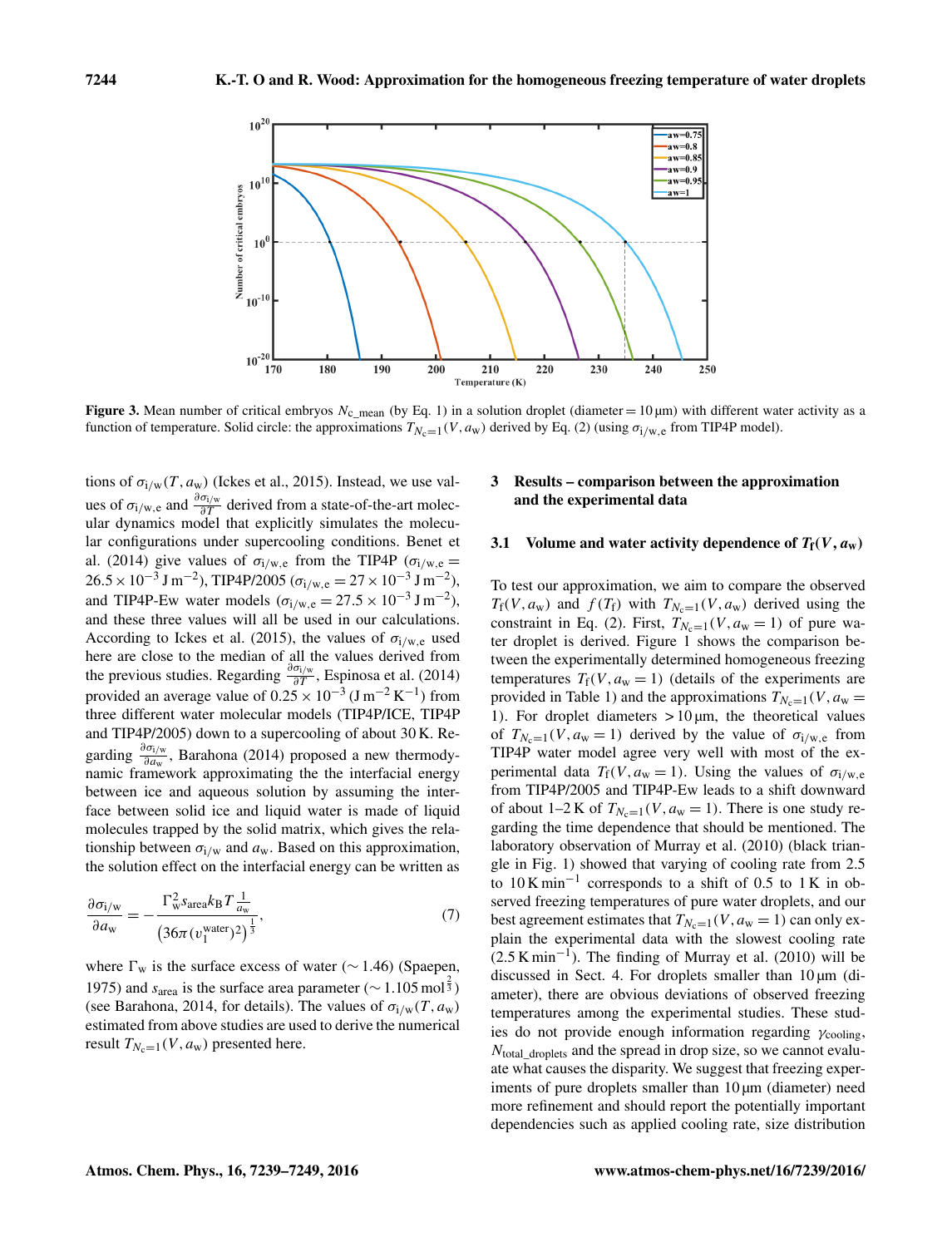

Figure 4. Comparison between the experimental data of freezing temperatures of solution droplets (Koop et al., 2000; Knopf and Lopez, 2009; Knopf and Rigg, 2011) and the approximation  $T_{N_c=1}(V, a_w)$  (using  $\sigma_{i/w,e}$  from TIP4P model).

of droplets and number of observed droplets used in experiments.

Second, the solution effect on homogeneous freezing temperature  $T_f(V, a_w)$  is explored by changing the water activity in Eqs. (5) and (6) to derive the approximation  $T_{N_c=1}(V, a_w)$ , which will be compared with the experimental data collected in Koop et al. (2000), Knopf and Lopez (2009) and Knopf and Rigg (2011). Droplet sizes used in the collected experimental data range from 1 to 10  $\mu$ m in Koop et al. (2000), from 10 to 80 µm in Knopf and Lopez (2009) and from 20 to 80 µm in Knopf and Rigg (2011), and these sizes are included to calculate the approximation  $T_{N_c=1}(V, a_w)$ . Figure 4 shows the comparison between the experimental data and the approximation  $T_{N_c=1}(V, a_w)$ . Without considering the time dependence ( $\gamma$ <sub>cooling</sub> varying from 1 to 10 K min<sup>-1</sup> among all the experiments) and the stochastic feature (i.e.,  $N_{total\ droplets}$ ), the result shows that the approximation  $T_{N_c=1}(V, a_w)$  is in good agreement with the experimental data for  $a_w > 0.85$ . The scattering of the experimental data between the theoretical estimates for  $a_w > 0.85$  (i.e.,  $T_{N_c=1}$  for  $d = 1$  to 80 µm) suggests that the spread of droplet size applied in the experiments may play an important role in the spread of homogeneous freezing temperatures. For the solution droplets with high concentration ( $a_w < 0.85$ ), the observed freezing temperatures show considerable spread. Abbatt et al. (2006) suggest that the disparity of the experimental data for low  $a_w$ can be partly attributed to a variety of heterogeneous process, which can result in the higher observed freezing temperatures. In addition, as suggested by Knopf and Lopez (2009), the deviations at low water activity may be most likely due to our incomplete understanding of  $a_w$  for certain aqueous solutions and the corresponding uncertainties. Future experimental study, we suggest, should focus on the freezing process of

solution droplets with high solute concentration ( $a_w < 0.85$ ) to clarify the causes of the disparity.

Regarding the experimental uncertainty, Knopf and Lopez (2009) reported that the value of  $a_w$  for supercooled aqueous solutions has the experimental uncertainty  $\delta a_w$  of about  $\pm 0.01$ , which can result in the variation in  $T_{N_c=1}$  of about  $\pm 2$  K based on Eq. (3). Riechers et al. (2013) reported that the size of droplets produced by the microfluidic device used in their experiment has 3 standard deviations (99.7%) of about 18 to  $33 \mu m$  in diameter, which can cause a variation in  $T_{N_c=1}$  of about  $\pm 0.2$  to  $\pm 0.5$  K based on Eq. (3). Therefore, the variation in  $T_{N_c=1}$  caused by the experimental uncertainties  $\delta a_w$  and  $\delta d$  can be substantial and should not be neglected. We suggest that future experimental studies should provide detailed information regarding experimental uncertainties  $\delta a_w$  and  $\delta d$  for the purpose of better constraining the observed freezing temperatures.

### 3.2 Fraction of frozen pure water droplets as a function of temperature  $f(T_f)$

To further examine the application of  $T_{N_c=1}(V, a_w)$  in homogeneous ice nucleation,  $T_{N_c=1}(V, a_w)$  is compared to the experimental data of the fraction experiment of Riechers et al. (2013). According to CNT, the stochastic feature of the ice nucleation process can basically explain the distribution of freezing temperatures observed in the fraction experiments (Pruppacher and Klett, 1997, Eqs. 7–71; Koop et al., 1998; Niedermeier et al., 2011). However, current technology to produce water droplets for such experiments introduces a spread of sizes, and the freezing temperatures show a clear dependence on droplet volume (Fig. 1), so the spread in sizes of water droplets used in the experiments may be important for explaining the distribution  $f(T_f)$ . In other words, the size distribution of droplets used in a given experiment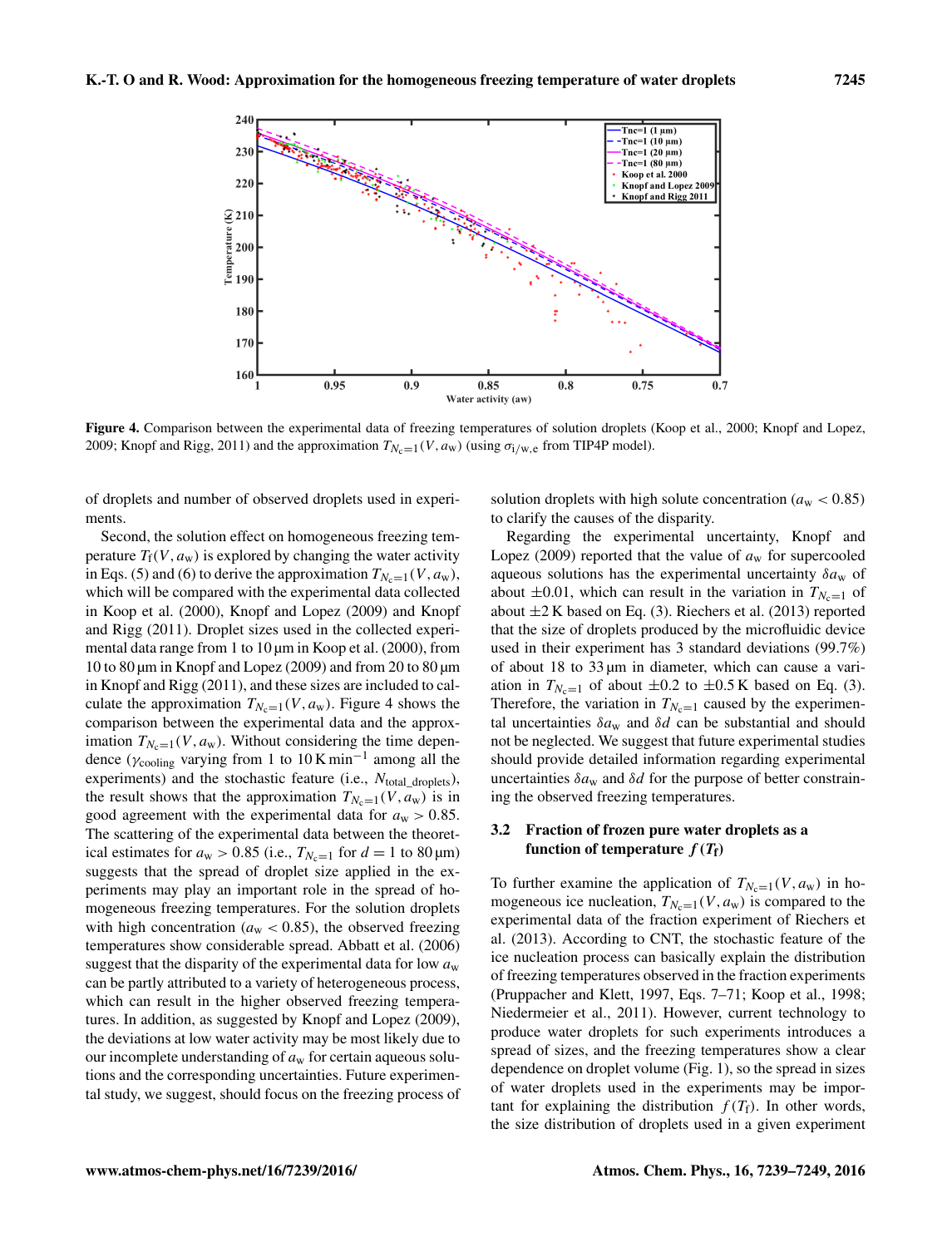

Figure 5. Comparison between the experimental results of the fraction experiment from Riechers et al. (2013) and the theoretical estimates derived here. Red: experimental results with uncertainties from Riechers et al. (2013). Blue: theoretical estimates  $(\sigma_{i/w,e}$  from the TIP4P model).

may be an important factor governing the observed spread of freezing temperatures (i.e., dotted line shown in Fig. 1). To test this, we incorporate the reported droplet size distribution width into the numerical calculation. Unique among such studies, Riechers et al. (2013) report both the spread of homogeneous freezing temperatures and the mean  $\mu$  and standard deviation  $\sigma$  of droplet size. According to Eq. (3), the spread in the size distribution of water droplets will result in a spread in the fraction of frozen droplets because larger droplets have higher  $T_{N_c=1}(V, a_w)$  (i.e., require less supercooling to freeze). Given the droplet size width, the distribution of the approximations  $T_{N_c=1}(V, a_w)$  of droplets can be derived from Eq. (2). Given a Gaussian distribution of drop sizes, we estimate the fraction of drops that will freeze at a given temperature *solely by assuming that the spread in freezing temperatures arises from the spread in droplet sizes* based on Eq. (3). For example, we estimate  $T_{N_c=1}(V, a_w)$  of the droplets with size of  $\mu + 3\sigma$  ( $\sim$  the largest 0.15 % of the drops) as the theoretical onset freezing temperature  $T_f^{\text{onset}}$ ,  $T_{N_c=1}(V, a_w)$  of the droplets with size of  $\mu + 1.64\sigma \approx$  the largest 10 % of the drops) as the theoretical estimates  $T_f^{10\%}$ ,  $T_{N_c=1}(V, a_w)$  of the droplets with mean size as the theoretical estimates  $T_f^{50\%}$ ,  $T_{N_c=1}(V, a_w)$  of the droplets with size of  $\mu - 1.64\sigma$  ( $\approx$  the smallest 10 % of the drops) as the theoretical estimates  $T_f^{90\%}$ , and  $T_{N_c=1}(V, a_w)$  of the droplets with size of  $\mu - 3\sigma$  ( $\approx$  the smallest 0.15 % of the drops) as the theoretical estimates  $T_f^{\text{end}}$ . The results presented in this section only use the value of  $\sigma_{i/w,e}$  from the TIP4P water model, which has the best agreement with the experimental data shown in Sect. 3.1 (Fig. 1).

There are five experimental results from Riechers et al. (2013), each with different  $\mu$  and  $\sigma$ . The comparisons (Fig. 5 and Table 2) show that our estimates match the experimental data fairly well. The slope of the freezing fraction vs. temperature in the theoretical results is driven entirely by the reported spread in the size distribution of drops and matches fairly well with the observed slope, although across the experiments the theoretical slope is somewhat greater (observed values are shifted to the right of the blue curve at the higher temperatures but mostly to the left at the lower temperature), which might be attributable to the stochastic feature of the ice nucleation process. That said, the observational uncertainties in the experimental values of  $T_{onset}$ ,  $T_{10\%}, T_{50\%}$  and  $T_{90\%}$  more or less span the theoretical values derived from Eq. (2). Riechers et al. (2013) also reported that, during cooling, the majority of the droplets are frozen over a temperature interval of 0.84–0.98 K, which is consistent with the range between the theoretical estimates  $T_{\rm f}^{\rm onset}$ and  $T_f^{\text{end}}$  derived here, namely 0.42–1.06 K from five different droplet size distributions, suggesting the spread in droplet size (i.e., a disperse distribution) may be an important factor governing the spread of the homogeneous freezing temperatures observed in a given fraction experiment.

The comparisons made in Sect. 3.1 to 3.2 shows that the distribution of the freezing temperatures among the data can mostly be explained by the dependence of  $T_{N_c=1}(V, a_w)$ on V and  $a_w$  for droplet diameter > 10 µm and  $a_w$  > 0.85 without considering the dependence of homogeneous freezing temperature on  $N_{\text{total\_droplets}}$  and  $\gamma_{\text{cooling}}$  in the calculations. It suggests that, in most of the practical experi-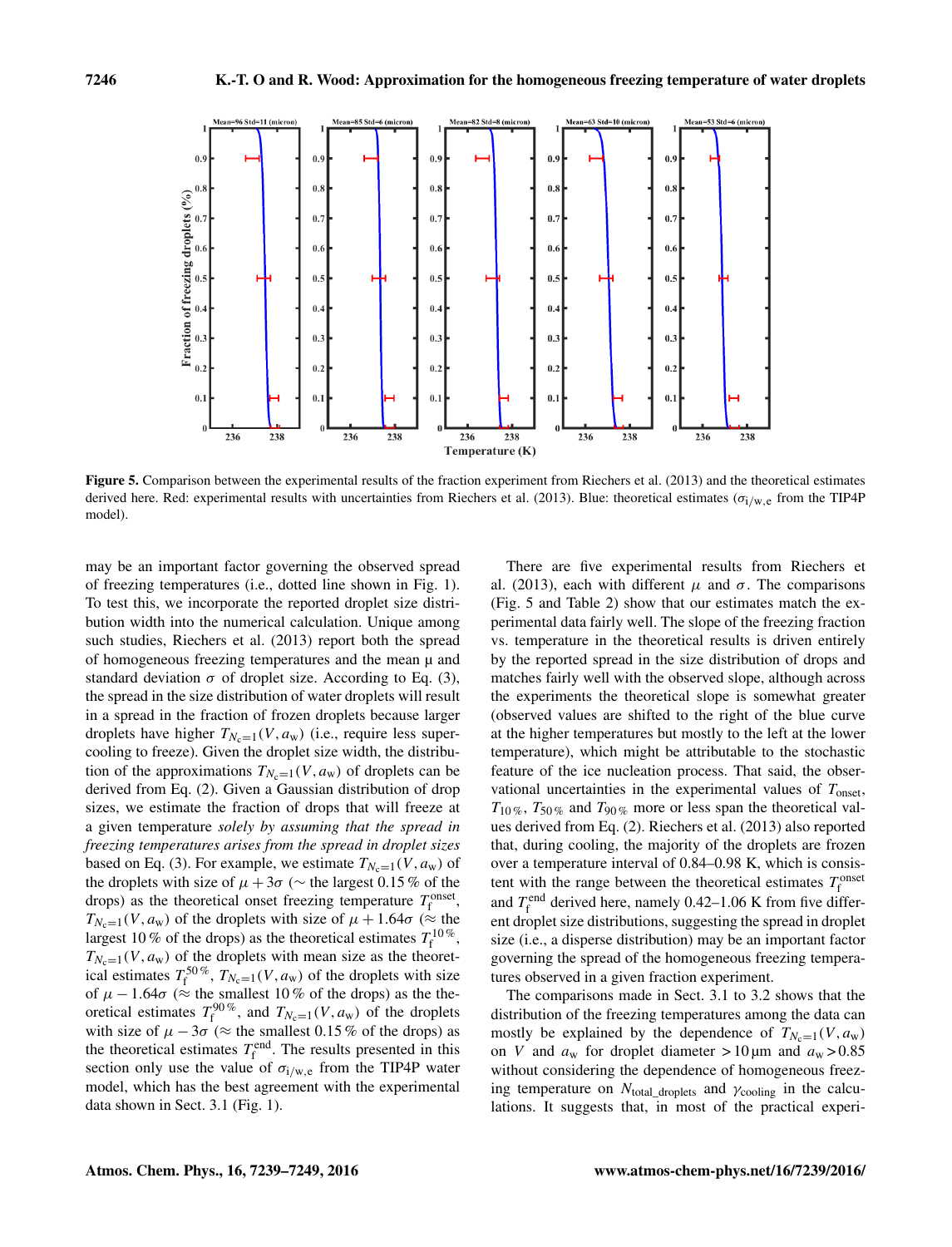| Diameter                                                                                                                                                     | $96 \pm 11$ (µm)           |                 | $85 \pm 6$ (µm)            |                 | $82 \pm 8$ (µm)            |                 |
|--------------------------------------------------------------------------------------------------------------------------------------------------------------|----------------------------|-----------------|----------------------------|-----------------|----------------------------|-----------------|
| $\mu \pm \sigma$                                                                                                                                             | Experiment<br>values $(K)$ | $T_{N_c=1}$ (K) | Experiment<br>values $(K)$ | $T_{N_c=1}$ (K) | Experiment<br>values $(K)$ | $T_{N_c=1}$ (K) |
|                                                                                                                                                              | $237.91 \pm 0.2$           | 237.74          | $237.77 \pm 0.2$           | 237.53          | $237.63 \pm 0.2$           | 237.55          |
|                                                                                                                                                              | $237.87 \pm 0.2$           | 237.59          | $237.76 \pm 0.2$           | 237.43          | $237.63 \pm 0.2$           | 237.42          |
|                                                                                                                                                              | $237.4 \pm 0.3$            | 237.46          | $237.28 \pm 0.3$           | 237.34          | $237.13 \pm 0.3$           | 237.31          |
|                                                                                                                                                              | $236.89 \pm 0.3$           | 237.31          | $236.93 \pm 0.3$           | 237.25          | $236.67 \pm 0.3$           | 237.18          |
| $\frac{T_{\rm f}^{\rm onset}}{T_{\rm f}^{10\,\%}} \ \frac{T_{\rm f}^{\rm 50\,\%}}{T_{\rm f}^{\rm 90\,\%}} \ \frac{T_{\rm f}^{\rm end}}{T_{\rm f}^{\rm end}}$ | NA.                        | 237.05          | NA.                        | 237.11          | NA.                        | 236.97          |
| Diameter                                                                                                                                                     | $63 \pm 10$ (µm)           |                 | $53 \pm 6$ (µm)            |                 |                            |                 |
| $\mu \pm \sigma$                                                                                                                                             | Experiment<br>values $(K)$ | $T_{N_c=1}$ (K) | Experiment<br>values $(K)$ | $T_{N_c=1}$ (K) |                            |                 |
| $\begin{array}{l} T_{\rm f}^{\rm onset} \\ T_{\rm f}^{\rm 10\,\%} \\ T_{\rm f}^{\rm 50\,\%} \\ T_{\rm f}^{\rm 90\,\%} \\ T_{\rm f}^{\rm end} \end{array}$    | $237.50 \pm 0.2$           | 237.43          | $237.44 \pm 0.2$           | 237.17          |                            |                 |
|                                                                                                                                                              | $237.46 \pm 0.2$           | 237.23          | $237.40 \pm 0.2$           | 237.02          |                            |                 |
|                                                                                                                                                              | $236.94 \pm 0.3$           | 237.05          | $236.94 \pm 0.3$           | 236.88          |                            |                 |
|                                                                                                                                                              | $236.49 \pm 0.3$           | 236.83          | $236.55 \pm 0.3$           | 236.72          |                            |                 |
|                                                                                                                                                              | NA                         | 236.4           | NA.                        | 236.46          |                            |                 |

Table 2. Comparison between the experimental results of the fraction experiment from Riechers et al. (2013) and the theoretical estimates  $T_{N_c=1}$  derived here.

ments and for most atmospheric conditions, the timescale of  $\tau_{\text{residence}}$  is shorter than  $\tau_{\text{meta\_remove}}$  at the temperatures higher than  $T_{N_c=1}(V, a_w)$  (i.e.,  $\tau_{residence} < \tau_{meta}$  remove, when  $T > T_{N_c=1}(V, a_w)$ , and when the temperature of the droplets is close to  $T_{N_c=1}(V, a_w)$ , the timescale of  $\tau_{meta}$  remove decreases strongly with temperature decreases and becomes shorter than  $\tau_{\text{residence}}$  of the experiments (i.e.,  $\tau_{\text{residence}} > \tau_{\text{meta\_remove}}$  when  $T < T_{N_c=1}(V, a_w)$ ). This leads to the result that most of the homogeneous ice nucleation process can only be observed at temperatures close to  $T_{N_c=1}(V, a_w)$  even though, in principle, droplets can be frozen at any temperature.

#### 4 Discussion

As mentioned in Sect. 2, the observed freezing temperatures with  $\gamma_{\text{cooling}} \sim 2.5 \text{ K min}^{-1}$  reported in Murray et al. (2010) can be well described by  $T_{N_c=1}(V, a_w)$ , but there is a shift of 0.5 to 1 K in observed freezing temperatures when varying the cooling rate from 2.5 to 10 K min−<sup>1</sup> . One possibility is that the total freezing time  $\tau_{\text{freezing}}$  needed to freeze a droplet at  $T_{N_c=1}(V, a_w)$  is longer than the timescale of  $\tau_{\text{residence}}$  when  $\gamma_{\text{cooling}}$  is higher than 2.5 K min<sup>-1</sup>, which may be attributed to  $\tau_{\text{meta\_remove}}$ ,  $\tau_{\text{formation}}$  or  $\tau_{\text{growing}}$ . Without considering the experimental uncertainty associated with the thermal equilibrium time  $\tau_{\text{thermal}}$ , these 0.5 to 1 K shifts correspond to 3 to 6 s shifts (for  $\gamma_{\text{cooling}} = -10 \,\text{K min}^{-1}$ ), which may be partly caused by  $\tau_{formation} + \tau_{growing}$ . Bauerecker et al. (2008) (hereafter Ba08) explored an advanced method providing time series of water droplet temperature during the entire cooling and freezing process (from supercooled water to completely freezing) using an infrared camera. The results of Ba08 showed for the droplet sized 3 mm (diameter) that  $\tau_{\text{growing}}$  is around 20 s and  $\tau_{\text{thermal}}$  is around 60 s. The droplet used in Ba08 is much larger than the size normally used in the freezing experiments because of the limitation of IR camera sensitivity. If  $\tau_{\text{growing}}$  linearly depends on drop radius, we may expect it to be several tenths of a second for the drops sized 10–100 µm in diameter. We suggest that the infrared camera technique should be used more widely in the future experimental studies of ice nucleation with smaller droplets, which can add significant insights into the time dependence study of ice nucleation, and clarify the importance of  $\tau_{\text{meta\_remove}}$ ,  $\tau_{\text{formation}}$  and  $\tau_{\text{growing}}$  observed in the experiments. On the other hand, Koop et al. (1998) suggested that mass transport of water can take place between the frozen ice particles and supercooled droplets when the cooling rate is smaller than about 2 K min−<sup>1</sup> , but if the cooling rate is too large, it can cause an offset between the measured temperature and the actual temperature of the drops, which can cause a bias in the observed freezing temperatures. Therefore, we suggest that in future experimental studies, in order to precisely measure  $\frac{\partial T_f}{\partial \gamma_{\text{cooling}}},$  potential biases at high cooling rate and the shift caused by  $\tau_{formation} + \tau_{growing}$ should be better constrained. Since Koop et al. (1998) and Murray et al. (2010) showed different dependencies of homogeneous freezing temperatures on  $\gamma_{\text{cooling}}$ , future experiments should reexamine and perform the same experiments for  $\gamma_{\text{cooling}} > 2.5 \,\mathrm{K \, min}^{-1}$ . The results shown in Figs. 1 and 4 suggest that the time consideration may be more important when droplet volume and water activity are low where the experimental data show considerable inconsistency (i.e.,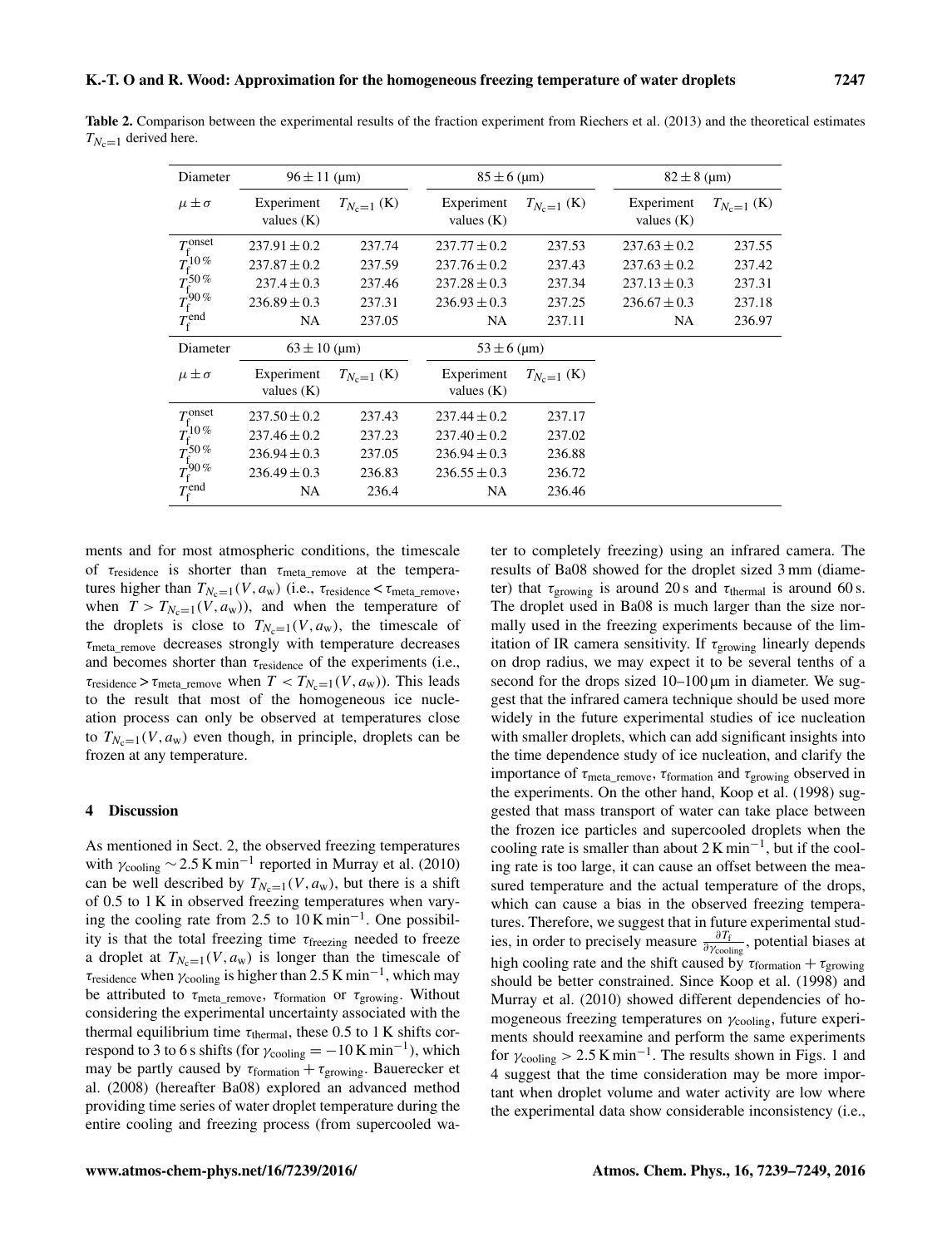$a_w$  < 0.85 and  $d$  < 10 µm), and future experiments are suggested to emphasize these droplet size and water activity ranges.

#### 5 Summary

The limitation of our method proposed here is that the time dependence and the stochastic feature of homogeneous freezing temperature cannot be considered because the Boltzmann distribution applied here is a average distribution and does not provide any information regarding time. Combining the well-known Boltzmann distribution function for the mean number of critical embryos  $N_{c\_mean}(V, a_w, T)$  and their formation energy  $\Delta F_c(T, a_w)$  from CNT formulae,  $T_{N_c=1}(V, a_w)$  is derived as a function of volume and water activity of water droplets. With the comparisons made in Sect. 3.1 to 3.2, it can be summarized that, under most atmospheric conditions, homogeneous freezing temperatures can be well described by the new approximation  $T_{N_c=1}(V, a_w)$ proposed here without considering information of the applied cooling rate (i.e., time dependence) and the number of droplets used in the experiment (i.e., stochastic feature) for  $d > 10 \mu m$  and  $a_w > 0.85$ . Future experimental study is suggested to focus on the homogeneous freezing process of droplets with high solute concentration ( $a_w < 0.85$ ) and small volume  $(d < 10 \,\mu\text{m})$ . The experimental spread in homogeneous freezing temperatures of water droplets may be partly explained by the size distribution of droplets used in the experiments. The advantage of our approximation in the cloud modeling is that the "temperature history" of droplets is not required to calculate the homogeneous freezing temperature as it is when using the ice nucleation rate (i.e., Eqs. 7–71 in Pruppacher and Klett, 1997). When using the ice nucleation rate  $J(T(t))$ , the complete temperature history of droplets is needed to calculate the integration of  $J(T(t))$ with respect to time in order to consider the time dependence and the stochastic feature, which can introduce considerable complexity in cloud modeling. However, based on the experimental studies of homogeneous freezing temperature collected and discussed in our study, we suggest that, in most of the practical experiments and realistic atmospheric conditions (i.e.,  $\gamma_{\text{cooling}} < 20 \,\text{K min}^{-1}$ ), the time dependence and the stochastic feature of homogeneous freezing temperature may be a secondary factor compared to the effect of volume and water activity for droplet diameter  $> 10 \mu m$ and  $a_w > 0.85$ . The approximation proposed here is relatively simple to implement into cloud models and may improve the representation of homogeneous ice nucleation in the atmosphere.

*Acknowledgements.* The authors gratefully appreciate helpful discussions with Marcia Baker, Daniel Cziczo and Sarvesh Garimella, who provided important insight and guidance for this study. Two anonymous reviewers are thanked for providing important feedback that helped to improve the paper. The authors thank Thomas Koop for his help in supplying the data in Fig. 4.

Edited by: A. Nenes

## References

- Abbatt, J. P., Benz, S., Cziczo, D. J., Kanji, Z., Lohmann, U., and Mohler, O.: Solid ammonium sulfate aerosols as ice nuclei: a pathway for cirrus cloud formation, Science, 313, 1770–1773, 2006.
- Alpert, P. A., Aller, J. Y., and Knopf, D. A.: Initiation of the ice phase by marine biogenic surfaces in supersaturated gas and supercooled aqueous phases, Phys. Chem. Chem. Phys., 13, 19882–19894, 2011.
- Baker, M. and Baker, M.: A new look at homogeneous freezing of water, Geophys. Res. Lett., 31, L19102, doi[:10.1029/2004GL020483,](http://dx.doi.org/10.1029/2004GL020483) 2004.
- Barahona, D.: Analysis of the effect of water activity on ice formation using a new thermodynamic framework, Atmos. Chem. Phys., 14, 7665–7680, doi[:10.5194/acp-14-7665-2014,](http://dx.doi.org/10.5194/acp-14-7665-2014) 2014.
- Bauerecker, S., Ulbig, P., Buch, V., Vrbka, L., and Jungwirth, P.: Monitoring ice nucleation in pure and salty water via high-speed imaging and computer simulations, J. Phys. Chem. C, 112, 7631– 7636, 2008.
- Benet, J., MacDowell, L. G., and Sanz, E.: A study of the ice–water interface using the TIP4P/2005 water model, Phys. Chem. Chem. Phys., 16, 22159–22166, 2014.
- Bertram, A. K., Koop, T., Molina, L. T., and Molina, M. J.: Ice formation in  $(NH_4)$  2SO<sub>4</sub>-H<sub>2</sub>O particles, J. Phys. Chem. A, 104, 584-588, 2000.
- Bigg, E. K.: The supercooling of water, P. Phys. Soc. B, 66, 688– 694, doi[:10.1088/0370-1301/66/8/309,](http://dx.doi.org/10.1088/0370-1301/66/8/309) 1953.
- Black, S.: Simulating nucleation of molecular solids, P. Roy. Soc. A-Math. Phy., 463, 2799–2811, 2007.
- Bourne, J. and Davey, R.: The role of solvent-solute interactions in determining crystal growth mechanisms from solution: I. The surface entropy factor, J. Cryst. Growth, 36, 278–286, 1976.
- Brewer, A. W. and Palmer, H. P.: Freezing of supercooled water, P. Phys. Soc. B, 64, 765–773, 1951.
- Broto, F. and Clausse, D.: A study of the freezing of supercooled water dispersed within emulsions by differential scanning calorimetry, J. Phys. C Solid State, 9, 4251, doi[:10.1088/0022-](http://dx.doi.org/10.1088/0022-3719/9/23/009) [3719/9/23/009,](http://dx.doi.org/10.1088/0022-3719/9/23/009) 1976.
- Carte, A.: The freezing of water droplets, P. Phys. Soc. B, 69, 1028– 1037, 1956.
- Cziczo, D. and Abbatt, J.: Deliquescence, efflorescence, and supercooling of ammonium sulfate aerosols at low temperature: Implications for cirrus cloud formation and aerosol phase in the atmosphere, J. Geophys. Res.-Atmos. (1984–2012), 104, 13781– 13790, 1999.
- Dufour, L. and Defay, R.: Thermodynamics of clouds, Academic Press, New York, USA, 1963.
- Duft, D. and Leisner, T.: Laboratory evidence for volumedominated nucleation of ice in supercooled water microdroplets, Atmos. Chem. Phys., 4, 1997–2000, doi[:10.5194/acp-4-1997-](http://dx.doi.org/10.5194/acp-4-1997-2004) [2004,](http://dx.doi.org/10.5194/acp-4-1997-2004) 2004.